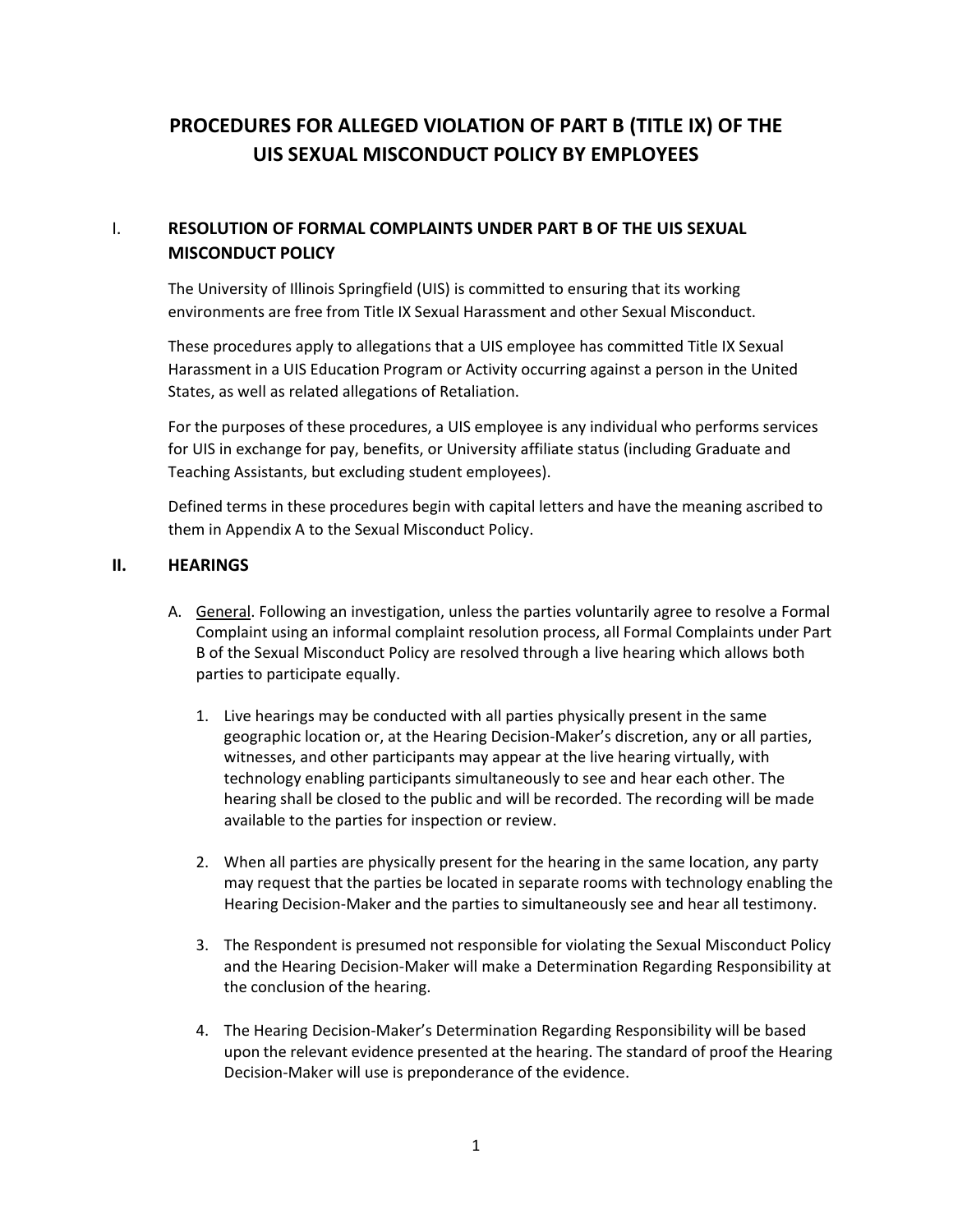- 5. Where a hearing involves more than one Complainant or more than one Respondent, references in these procedures to the singular "party," "Complainant," or "Respondent" include the plural, as applicable.
- B. Initiation. Upon completion of the investigation, the Investigator submits the Report of Investigation to the Senior Director of Human Resources or their designee. The Senior Director of Human Resources or their designee appoints a Hearing Decision-Maker to convene the live hearing and provides the Hearing Decision-Maker with the Report of Investigation and any written responses submitted by the parties.
- C. Notice. At least ten days prior to the Hearing, the parties will receive written notice of the hearing date, time, location, participants, Hearing Decision-Maker, and charges. The notice shall include:
	- 1. A statement that knowingly making false statements or knowingly submitting false information during the hearing process may result in discipline. A determination of responsibility, alone, is not sufficient to conclude that false information was intentionally provided;
	- 2. A statement that the Respondent is presumed not responsible for the alleged conduct and that a Determination Regarding Responsibility is made at the conclusion of the grievance process;
	- 3. The names of the witnesses and copies of relevant documents; and,
	- 4. A copy or a link to the Sexual Misconduct Policy and these procedures.
- D. Advisors. The parties may have an advisor of their choice present during the hearing, who may be, but is not required to be, an attorney.
	- 1. If a party does not have an advisor present at the hearing, UIS will provide without fee or charge to that party, the names of advisors available to ask cross-examination questions at the hearing on behalf of the party. After the party chooses an advisor from the list, the advisor will be given a reasonable amount of time to meet with the party to discuss cross-examination questions. UIS-provided advisors are not attorneys and do not provide legal or other advice. Their role is limited to asking cross-examination questions on behalf of the party.
	- 2. Parties requiring a UIS-provided advisor should inform UIS Human Resources of that fact at least 3 days before the hearing to allow the list of available advisors to be assembled.
	- 3. If a party chooses not to participate in a hearing, UIS will appoint an advisor for the party to ask cross-examination questions on behalf of the party.
	- 4. Advisors shall comply with these procedures and the directions of the Hearing Decision-Maker. If the advisor fails to comply with these procedures and/or directives from the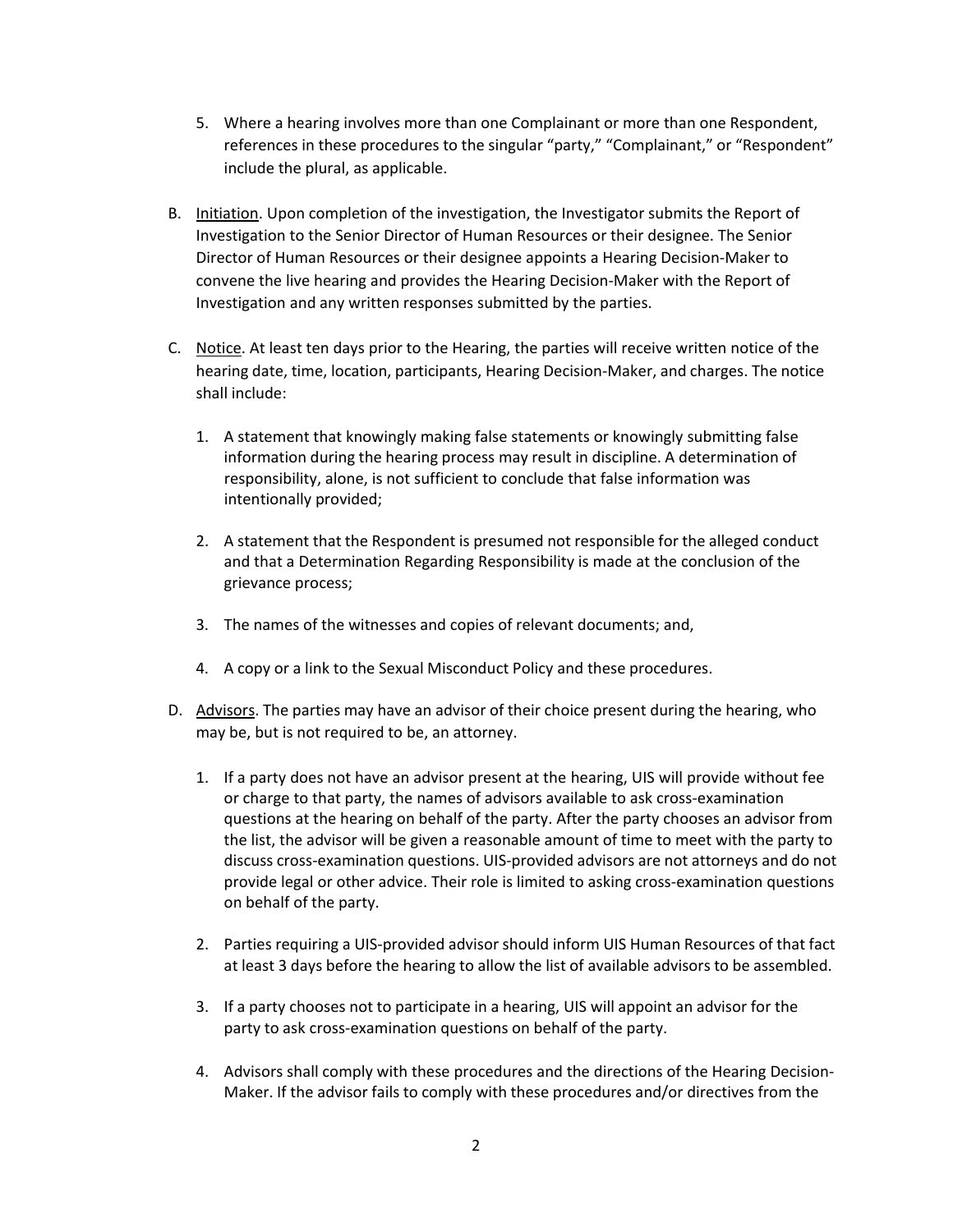Hearing Decision-Maker, they may be asked to leave the hearing. If cross-examination has not happened, the hearing will be adjourned until a new advisor is appointed to perform cross-examination of witnesses on behalf of the party. If cross-examination of the witnesses has taken place, the hearing will proceed. Formal rules of legal procedure and evidence do not apply.

- E. Hearing Decision-Maker.
	- 1. The Hearing Decision-Maker is responsible for coordinating and overseeing the hearing and issuing the Determination Regarding Responsibility.
	- 2. Before serving as a Hearing Decision-Maker, the individual must receive appropriate training, including on topics required by applicable state and federal law, as well as on any technology to be used at the hearing.
	- 3. The Hearing Decision-Maker must be free from conflicts of interest and bias for or against Complainants or Respondents generally or an individual Complainant or Respondent. A conflict of interest includes having participated previously in the complaint resolution process for the particular complaint being considered.
	- 4. Hearing Decision-Makers having such conflicts of interest or bias must recuse themselves and notify the Senior Director of Human Resources so that a substitute can be designated.
	- 5. Either party concerned that a Hearing Decision-Maker might have a conflict of interest or bias may in writing, explain the basis for the concern, and request a substitution of that official. Such requests must be received at least three days before the hearing to allow an appropriate substitution.
	- 6. In the event a conflict of interest or bias for or against Complainants or Respondents generally or an individual Complainant or Respondent, is established, or a Hearing Decision-Maker is unable to serve for any reason, the Senior Director of Human Resources will appoint a substitute. The substitute must receive all required training before serving as the Hearing Decision-Maker.

#### F. Testimony and Other Evidence.

- 1. All evidence included in the Report of Investigation shall be subject to the parties' inspection and review at the hearing to give each party equal opportunity to refer to such evidence during the hearing, including for purposes of cross-examination.
- 2. The parties have an equal opportunity to present witnesses, including fact and expert witnesses, and other inculpatory and exculpatory evidence.
- 3. At the hearing, the Hearing Decision-Maker must permit each party's Advisor to ask the other party and any witnesses all relevant questions and follow-up questions, including those challenging credibility. Such cross-examination at the live hearing must be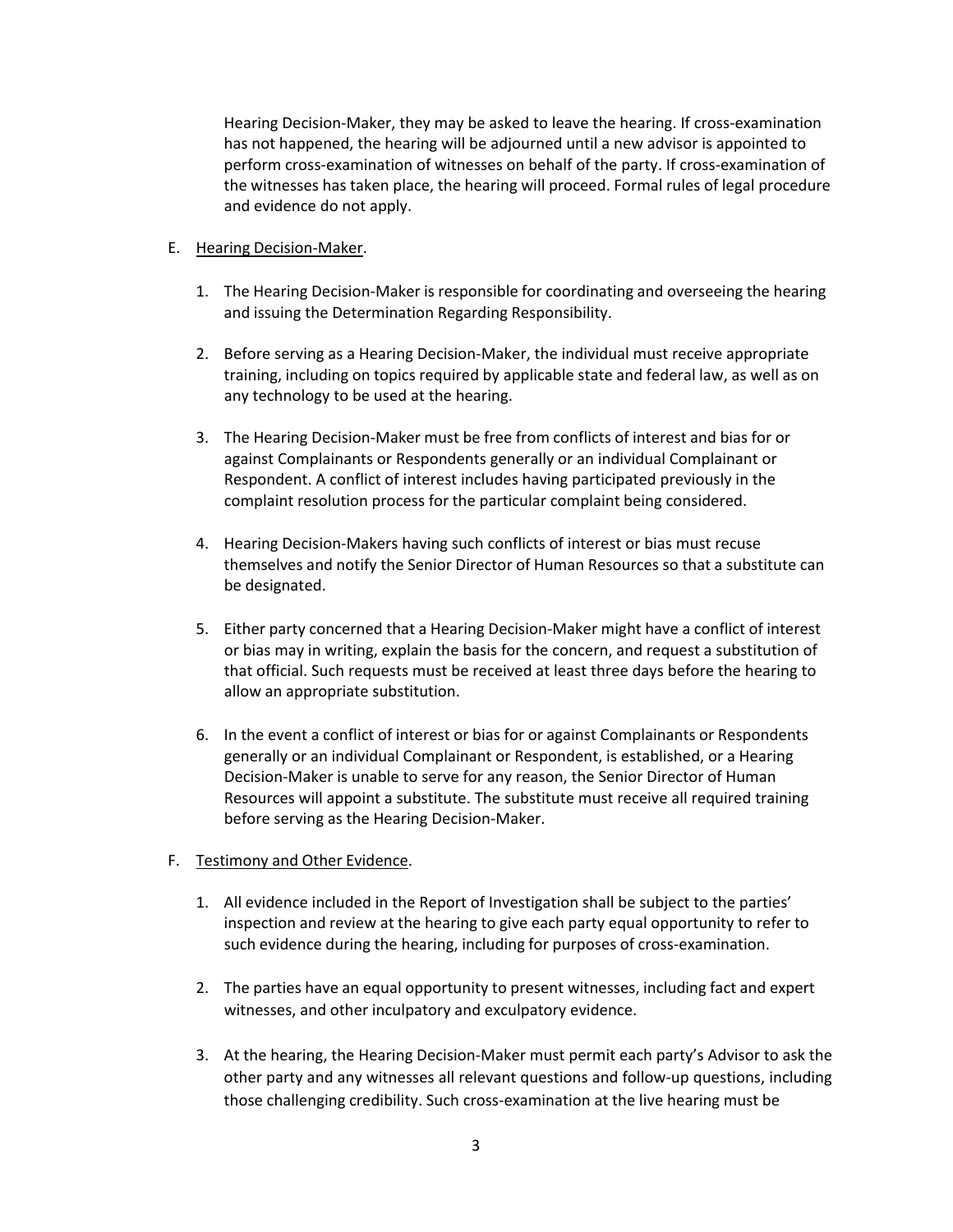conducted directly, orally, and in real time by the party's advisor of choice and never by a party personally.

- 4. Only relevant cross-examination and other questions may be asked of a party or witness. Before a Complainant, Respondent, or witness answers a cross-examination or other question, the Hearing Decision-Maker must first determine whether the question is relevant and explain any decision to exclude a question as not relevant.
- 5. Questions and evidence about the Complainant's sexual predisposition or prior sexual behavior are not relevant, unless such questions and evidence about the Complainant's prior sexual behavior are offered to prove that someone other than the Respondent committed the conduct alleged by the Complainant, or if the questions and evidence concern specific incidents of the Complainant's prior sexual behavior with respect to the Respondent and are offered to prove consent.
- 6. The Hearing Decision-Maker cannot draw an inference about the Determination Regarding Responsibility based solely on a party's orwitness's absence from the live hearing or refusal to answer cross-examination or otherquestions.
- 7. A question or evidence that constitutes, or seeks disclosure of, information protected under a legally recognized privilege, unless the person holding such privilege has waived the privilege, is not permitted and will not be considered by the Hearing Decision-Maker.
- G. Hearing Outline
	- 1. Opening statement by Complainant
	- 2. Opening statement by Respondent
	- 3. Investigator's testimony
	- 4. Cross-examination by the Complainant's advisor
	- 5. Cross-examination by the Respondent's advisor
	- 6. Hearing Decision-Maker questions the Investigator
	- 7. Hearing Decision-Maker calls witnesses to testify
	- 8. Hearing Decision-Maker questions the witnesses
	- 9. Cross-examination by Complainant's advisor
	- 10. Cross-examination by Respondent's advisor
	- 11. Additional evidence presented by Complainant
	- 12. Additional witness testimony for the Complainant
	- 13. Cross-examination of the witnesses by the Respondent's advisor
	- 14. Hearing Decision-Maker questions the witnesses
	- 15. Additional evidence presented by the Respondent
	- 16. Additional witnesses for the Respondent
	- 17. Cross-examination of the witnesses by the Complainant's advisor
	- 18. Hearing Decision-Maker questions of the witnesses
	- 19. Closing statement by the Complainant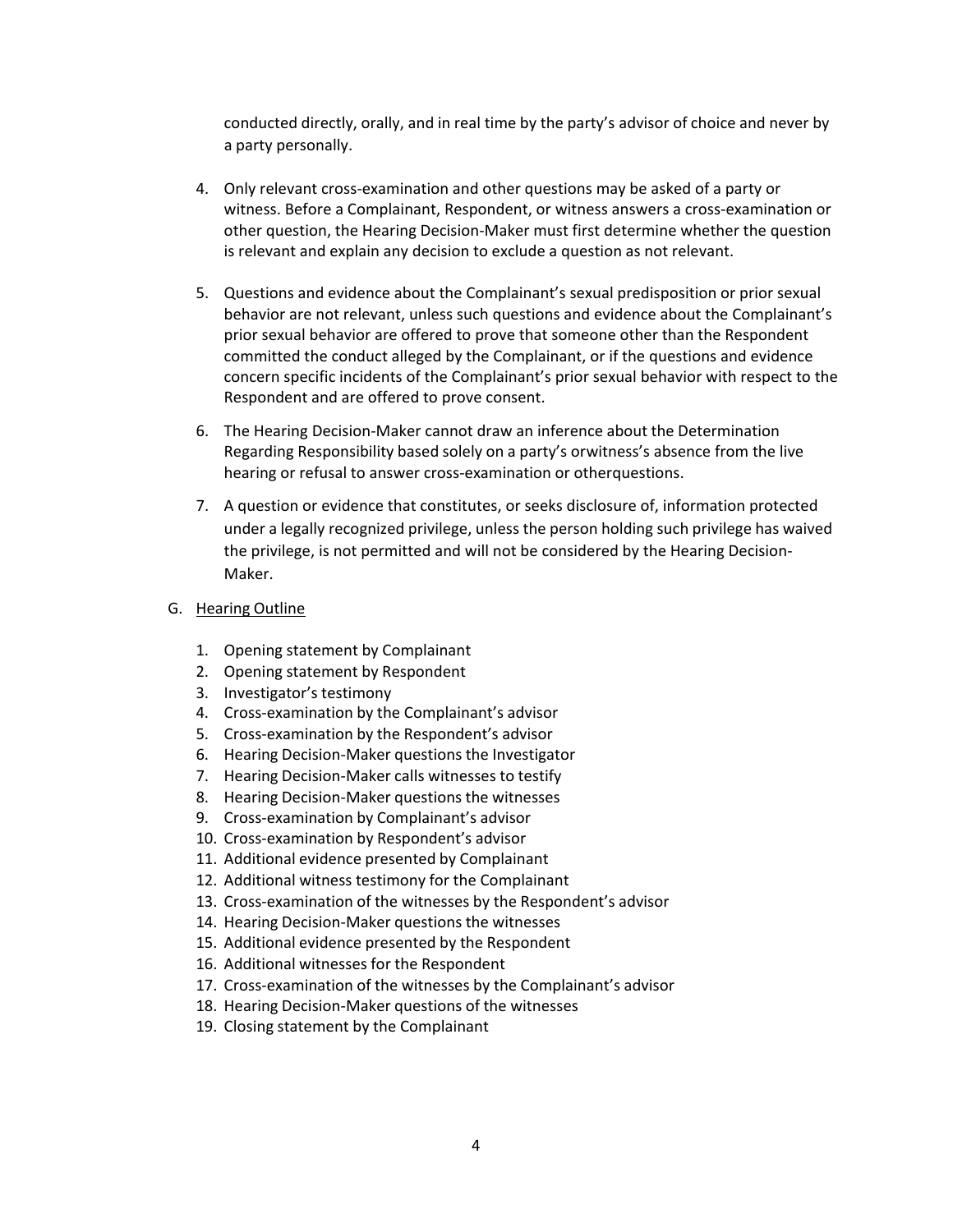- 20. Closing statement by the Respondent
- 21. Hearing closes for deliberations

#### H. Hearing Decision-Maker Deliberations

- 1. The Hearing Decision-Maker shall deliberate in closed session.
- 2. The Hearing Decision-Maker will objectively evaluate all relevant evidence presented at the hearing – including both inculpatory and exculpatory evidence. Credibility determinations may not be based on a person's status as a Complainant, Respondent, or witness.
- 3. The Respondent is presumed not responsible for the alleged conduct until a Determination Regarding Responsibility is made at the conclusion of the grievance process. The Hearing Decision-Maker will reflect the findings in the Determination Regarding Responsibility.
- 4. The Hearing Decision-Maker may seek advice from the Office of University Counsel at any time during the proceedings.
- 5. If the Hearing Decision-Maker finds, by a preponderance of the evidence, that the Respondent committed the alleged Title IX Sexual Harassment, the Hearing Decision-Maker will communicate the findings, together with the Report of Investigation and any relevant evidence introduced at the hearing, to the Senior Director of Human Resources for the imposition of appropriate sanctions. The Senior Director of Human Resources may impose none, any, or any combination of the sanctions applicable to the Respondent's employee group.
- 6. The Hearing Decision-Maker must document hearing decisions, as well as any sanctions imposed by the Senior Director of Human Resources, in the written Determination of Responsibility.

#### I. **Determination Regarding Responsibility**

- 1. Within 7 days of the hearing, unless for good cause, the Hearing Decision-Maker shall submit a written Determination Regarding Responsibility to the Senior Director of Human Resources or their designee. The written Determination Regarding Responsibility must include:
	- a. Identification of the allegations potentially violating the Sexual Misconduct Policy;
	- b. A description of the procedural steps taken from the receipt of the Formal Complaint through the Determination Regarding Responsibility, including any notifications to the parties, interviews with parties and witnesses, site visits, methods used to gather other evidence, and hearings held;
	- c. Findings of fact supporting the Determination Regarding Responsibility;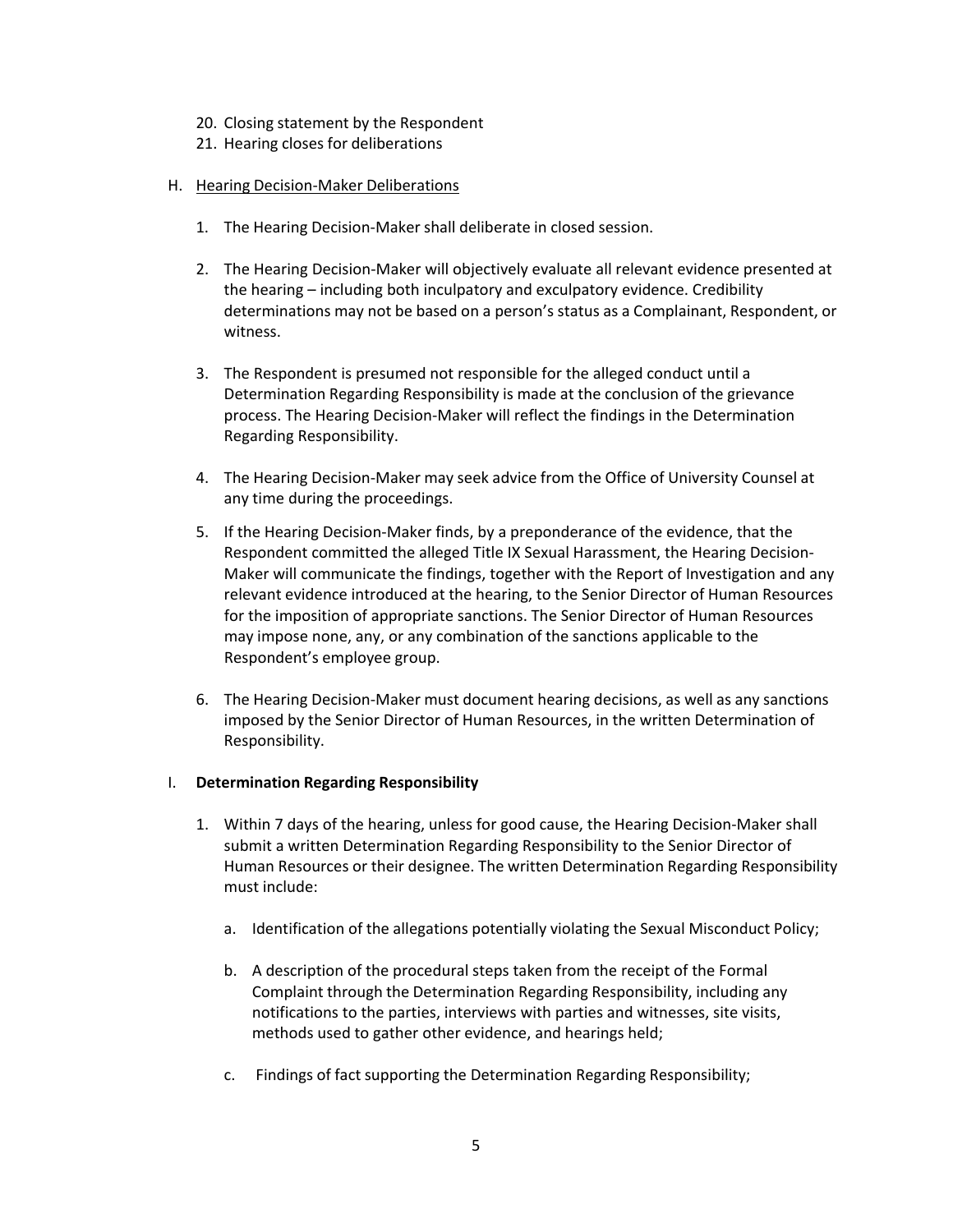- d. Conclusions regarding the application of the Sexual Misconduct Policy to the facts;
- e. A statement of, and rationale for, the result as to each allegation, including a Determination Regarding Responsibility, any disciplinary sanctions imposed on the Respondent, and whether remedies designed to restore or preserve equal access to the Education Program or Activity will be provided by UIS to the Complainant; and
- f. The procedures and permissible bases for the Complainant and Respondent to appeal.
- 2. The Senior Director of Human Resources or designee will provide the written Determination Regarding Responsibility to the parties simultaneously.
- 3. The Determination Regarding Responsibility becomes final either on the date that the Senior Director of Human Resources provides the parties with the written determination of the result of the appeal, if an appeal is filed, or if an appeal is not filed, the date on which an appeal would no longer be considered timely.

# **V. APPEALS**

- A. The determination of the Hearing Decision-Maker regarding responsibility is final and binding upon the Respondent unless the Respondent and/or the Complainant submits a written appeal to the Chancellor's designee within 7 days of receiving the written Determination Regarding Responsibility.
- B. An appeal may be submitted by email, mail, or hand delivery to the designated official. An appeal must include all documentation supporting the appeal, including a written statement explaining the basis for appeal. The Chancellor's designee may grant an appropriate extension of time for submitting an appeal upon written request if there is good cause shown. The parties shall be simultaneously notified in writing of any approved extension of time for filing an appeal and the reason therefore.
- C. The Respondent and/or the Complainant may appeal based upon the following grounds:
	- 1. Procedural irregularity that affected the outcome of the matter;
	- 2. New evidence that was not reasonably available at the time the Determination Regarding Responsibility or decision regarding dismissal was made that could affect the outcome of the matter; and
	- 3. The Title IX Coordinator, Investigator, or Hearing Decision-Maker had a conflict of interest or bias for or against complainants or respondents generally or the individual Complainant or Respondent that affected the outcome of the matter.
- D. The burden of persuasion rests with the appellant to establish the grounds for the appeal.